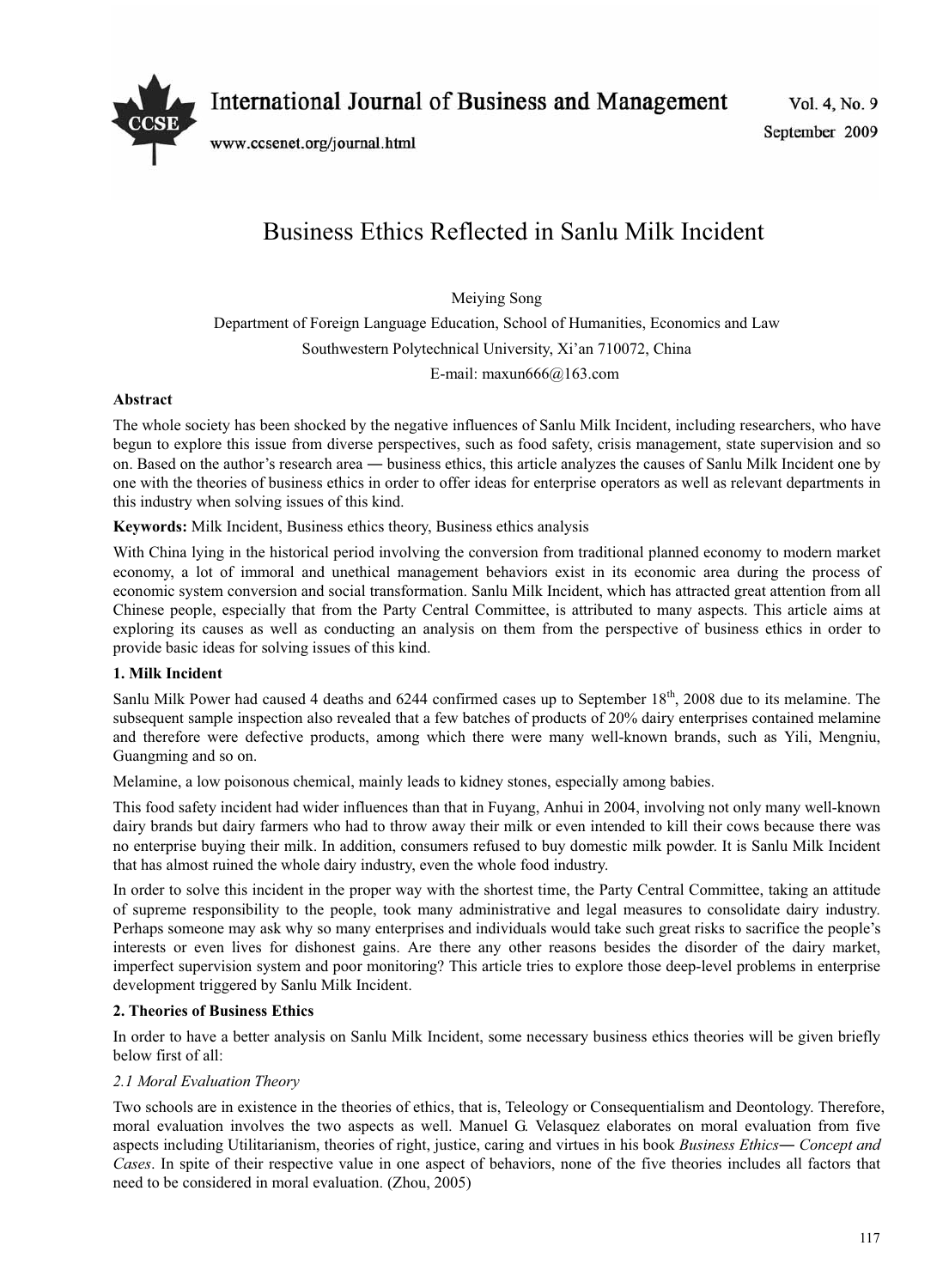# *2.2 Enterprises' Responsibilities for Consumers*

There are three typical ideas concerning this issue: Contract Theory, Theory of Reasonable Care and Theory of Social Cost. According to Contract Theory, it is a contract relationship between enterprises and consumers, in which enterprises' moral responsibilities for consumers are determined by this relationship. Accordingly, there are four major moral obligations taken by enterprises: obeying their contracts, disclosing, never misleading or forcing customers. It is claimed by Theory of Reasonable Care that the seller and the buyer has unequal status and the buyer tend to be vulnerable due to their lack in necessary knowledge and skills. Because of enterprises' advantages, it is up to them to take the responsibility of reasonable care so as to prevent consumers' interests from being damaged. According to Theory of Social Cost, enterprises should be responsible for any damages caused by products' defects and pay for that. There is no exemption even if they have fulfilled their obligations. In addition, even when a major mistake is made by an individual, the whole company should be responsible for that. (Zhou, 2005)

# *2.3 Theory of Contradiction between Morality and Interest*

Here, moral operation means that conforming to morality. People holding this theory claim that enterprises will suffer from losses if they conform to morality and immorality will benefit them. Another relevant theory claims that if other enterprises or individuals disobey morality while they obey it, they will suffer from losses. (Zhou, 2007)

## *2.4 The Interaction System of Business Ethics and Business Effectiveness*

The relations between business ethics and business effectiveness are of particular importance. However, it is revealed by researches that only a low linear relation exist between them. Only when an intermediate variable is added between the two will their relation be clearly exposed. There are three major factors influencing enterprises' moral commitment and ethical behaviors, including enterprises' environmental factors, entrepreneurs' moral quality as well as enterprises' effectiveness.

Business effectiveness has direct and indirect influences on business ethics. Its direct influences lie in that it will enhance enterprises' financial capacity, hence providing material guarantee for the practice of their ethics. In addition, it also enhances some relevant business ethics directly through result feedback. Business effectiveness exerts its indirect function on business ethics by influencing enterprises' moral commitment. (Su, 2008)

# *2.5 Product Quality Safety Ethics*

This theory includes reasonable safety, safety evaluation and product liability. Enterprises' moral responsibilities in this aspect are mainly intended to provide consumers with safe and healthy products. (Cao, 2007)

## *2.6 Ethics in the Relationship between Enterprises and Stakeholders*

This includes the ethics between enterprises and managers, enterprises and employees, enterprises and consumers, enterprises and suppliers, enterprises and competitors, enterprises and environment and business ethics and relevant decisions in transnational management.

# **3. Analysis on Business Ethics Based on Sanlu Milk Incident**

Based on the above theories on business ethics, we'll analyze problems one by one based on Sanlu Milk Incident.

## *3.1 Analysis on Moral Evaluation Theory*

The five theories of ethics mentioned above constitute the basis for most moral judgments. According to Utilitarianism, only when the total utility produced by one's behavior is greater than that from any other behavior in that condition is the behavior regarded as moral. In Sanlu's case, even if there are other measures in that condition, the total utility produced by adding melamine isn't the greatest one. Therefore, what Sanlu did is immoral. Happiness or pain doesn't only apply to doers but also all people influenced by a specific behavior. That is to say, the pain experienced by the parents of those babies suffering from or even dying from the milk with melamine as well as the whole society are much greater than those beneficiarios' happiness. Happiness or pain, in this sense, means direct and immediate one as well as indirect and long-term one. Therefore, when evaluating Sanlu Milk Incident, not only consumers' sufferings caused by it, but also its chain effect on dairy enterprises and food industry should be taken into consideration. For example, products of relevant enterprises fall into poor market, stock prices are on the decline, corporate image is damaged seriously and the whole society falls into a state of psychological panic.

In addition, what Sanlu did also infringes consumers' legal and moral rights, which are sacred as laid down in Constitution of People's Republic of China. Seen from Theory of Justice, Sanlu goes against the code on fair transaction because it fails to fulfill its obligation in caring for consumers laid down in their contracts. Theory of Virtues claims that moral life is intended to practice, display virtues as well as cultivate them. As long as we practice and display virtues in our behavior and our behavior make us more moral, this is moral indeed. What Sanlu did, quite different from this, can only be defined as immoral behavior.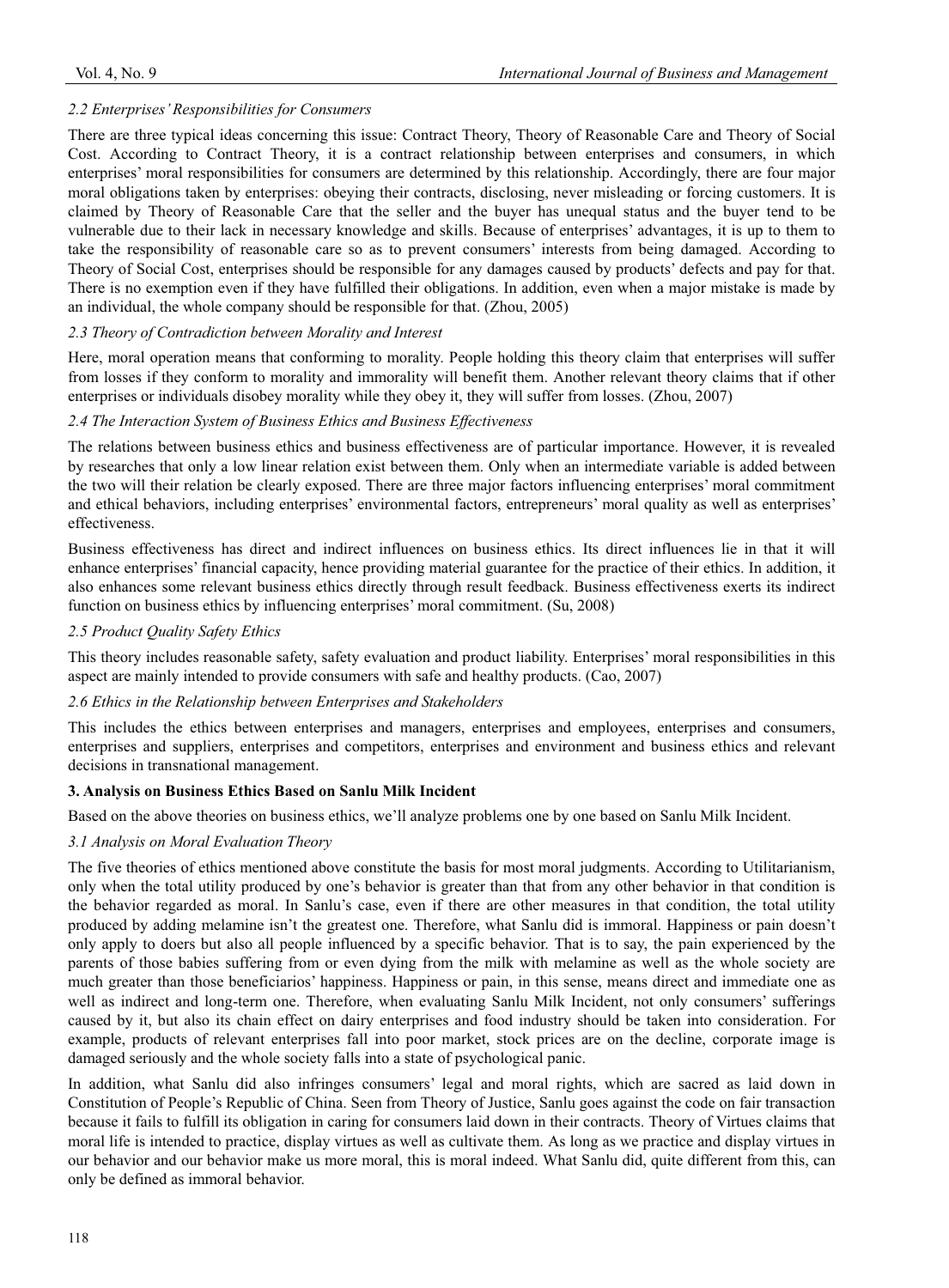#### *3.2 Analysis on Enterprises' Responsibilities for Consumers*

According to Contract Theory, Sanlu should keep to their commitments laid down in contracts in guaranteeing their products' quality safety, informing its consumers of the ingredients contained in its products. However, it is claimed in Theory of Reasonable Care that the buyer and the seller share unequal status. Enterprises who take the advantageous position no matter in product design, production or information supply are expected to care for their consumers by guaranteeing the safety of their products. According to Theory of Social Cost, enterprises should be responsible for all the costs caused by their products' defects, which will lead to more effective use of social resources by internalizing all these costs into their product prices.

#### *3.3 Analysis on Theory of the Contradiction between Morality and Interest*

Some hold the opinion that enterprises are organizations with maximized profit and profit is the most important goal for enterprises. Therefore, with fierce market competitions and economic targets, little space is left for morality. In addition, according to this theory, immoral behaviors are determined by the economic nature of enterprises, which makes the contradiction between profit and morality inevitable. However, in fact, it cannot hold water. It was long before pointed out by classical liberalism economist Smith that no market economy can go smoothly without shared moral outlook (adherence to a contract, keeping a promise and respect for partners). Even compromising modern economy liberalist Friedman doesn't deny the fact that only by following certain moral values will the expected efficiency be achieved when pursuing profit in market economy. In other words, profit and morality are not against each other. As long as basic moral values are followed in economic behaviors, immoral behaviors will be reduced.

According to this theory, enterprises' interests will be damaged with moral behaviors and conversely profits will result from immoral behaviors. Another relevant theory claims that if other enterprises or individuals disobey morality while they obey it, they will suffer from losses.

We should admit that sometimes sacrifices have to be made when keeping to morality while immoral behaviors really bring profit. However, it is equally undeniable that morality and profit propel each other, which is proved in some failing cases caused by immorality. It is proper to say that there is complex dynamic relationship between moral business and business interest, which is determined by the following factors:

First, it is dependent upon how to calculate interests and losses: to emphasize short-term interests or long-term ones? to emphasize sectional interests or overall ones? to emphasize direct interest or indirect ones? to emphasize dominant interests or recessive ones?

Second, it is dependent upon the nature of certain behavior. The more consistent public opinion is towards the immorality of a this behavior, the wider range and the greater degree its damage over stakeholders will be, the greater chances there are it will be punished, the lower chances profit can be achieved through it.

Third, it is dependent upon business environment. The more seriously immoral behaviors are revealed and punished at the social and industrial level, the more support moral behaviors can get, the more likely moral behaviors will achieve profit, the higher cost immoral behaviors will take.

Finally, it is dependent upon enterprises' efforts. Moral advantages will not change themselves into advantages in competition. The more faith enterprises have in moral business and its positive influence on their development, the more likely they will convert moral advantages into advantages in competition and input their intelligence and efforts, the more harmonious the relationship between moral business and business interest will be.

Enterprises are bound to pursue profit due to their nature. However, ethics should also be emphasized because of the society's requests. Due to enterprises' two-fold responsibilities in profit earning and morality, it is a great challenge for operators to combine the two harmoniously and effectively.

It is possible to hold both morality and profit at hand. All theories on human-oriented management, team management, strategic management, overall quality management, corporate culture, corporate image, corporate identity, excellent leadership and learning organizations are all intended to improve operation performance. However, none of them admits that immoral behaviors will help them to achieve outstanding performance. On the contrary, honesty, justice, respect and caring for stakeholders are reflected in them, which have common emphasis on business ethics in spite of their differences in theoretical system. Only after comprehending the profound ethical connotations hidden behind these theories can we really understand their nature and development trend and will they really take effects.

#### *3.4 Analysis on the Interactive System between Business Ethics and Business Effectiveness*

It can be concluded according to the above that there is only a low linear relation between business ethics and business effectiveness and an intermediate variable, such as environmental factors and entrepreneurs' moral quality, needs to be added in order to change that. Lying in the current period of social transformation, quite a few profit-oriented enterprises sacrifice social morality for their own interests, which is even got worsened by enterprises' poor moral quality, fluke mind and some so-called implicit rules. Their behaviors have not only damaged enterprises' reputation,